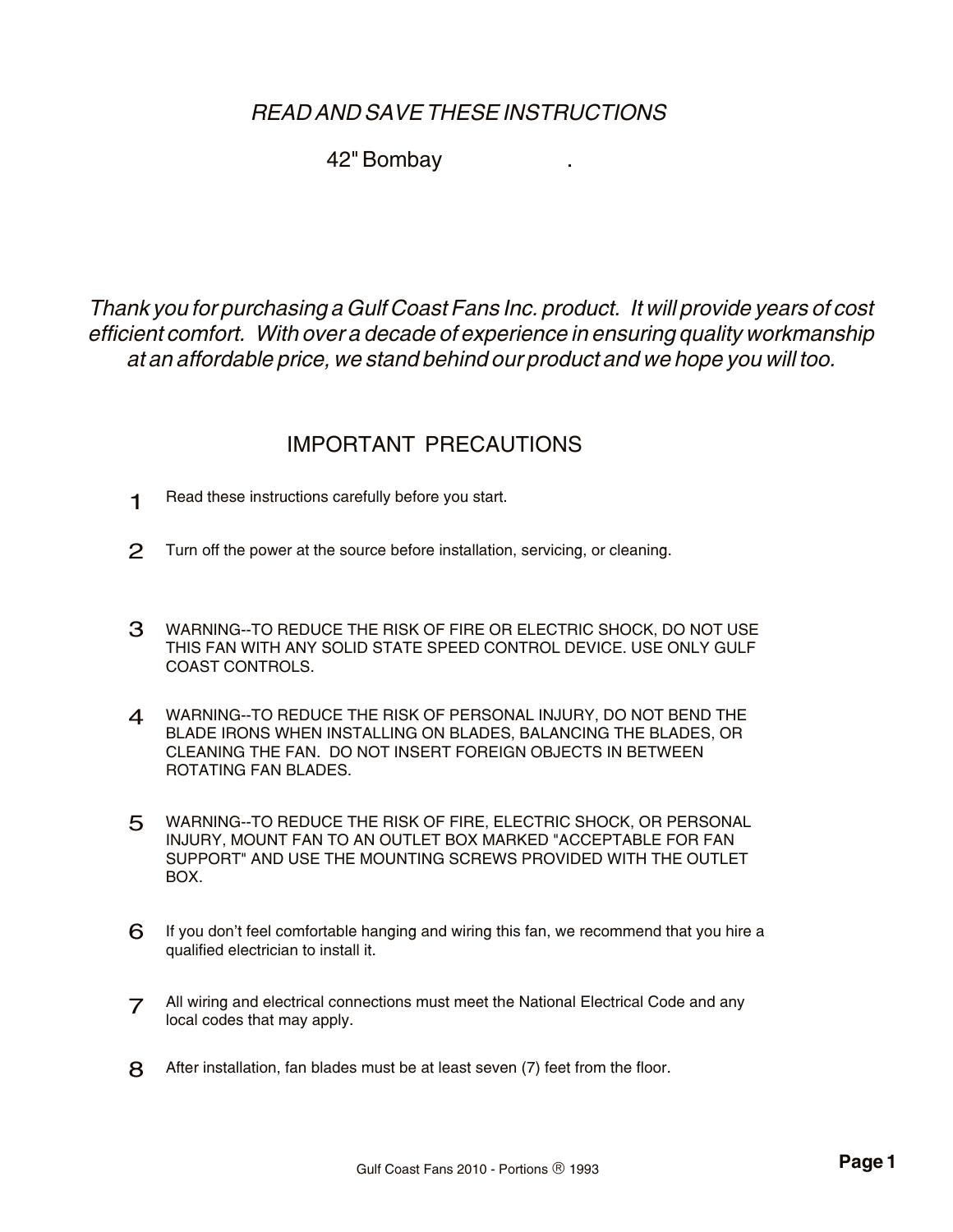To begin with, the site of installation must be clear of any obstructions. Walls, cabinet or cupboard doors, and AC/heating vents (strong air currents will cause fan to wobble ) are common obstructions.

Also, you will need a securely mounted outlet box that is listed for fan support.

 The only tools you will need are : A medium Phillips screwdriver, wire cutter/stripper, common sense, and a little caution.

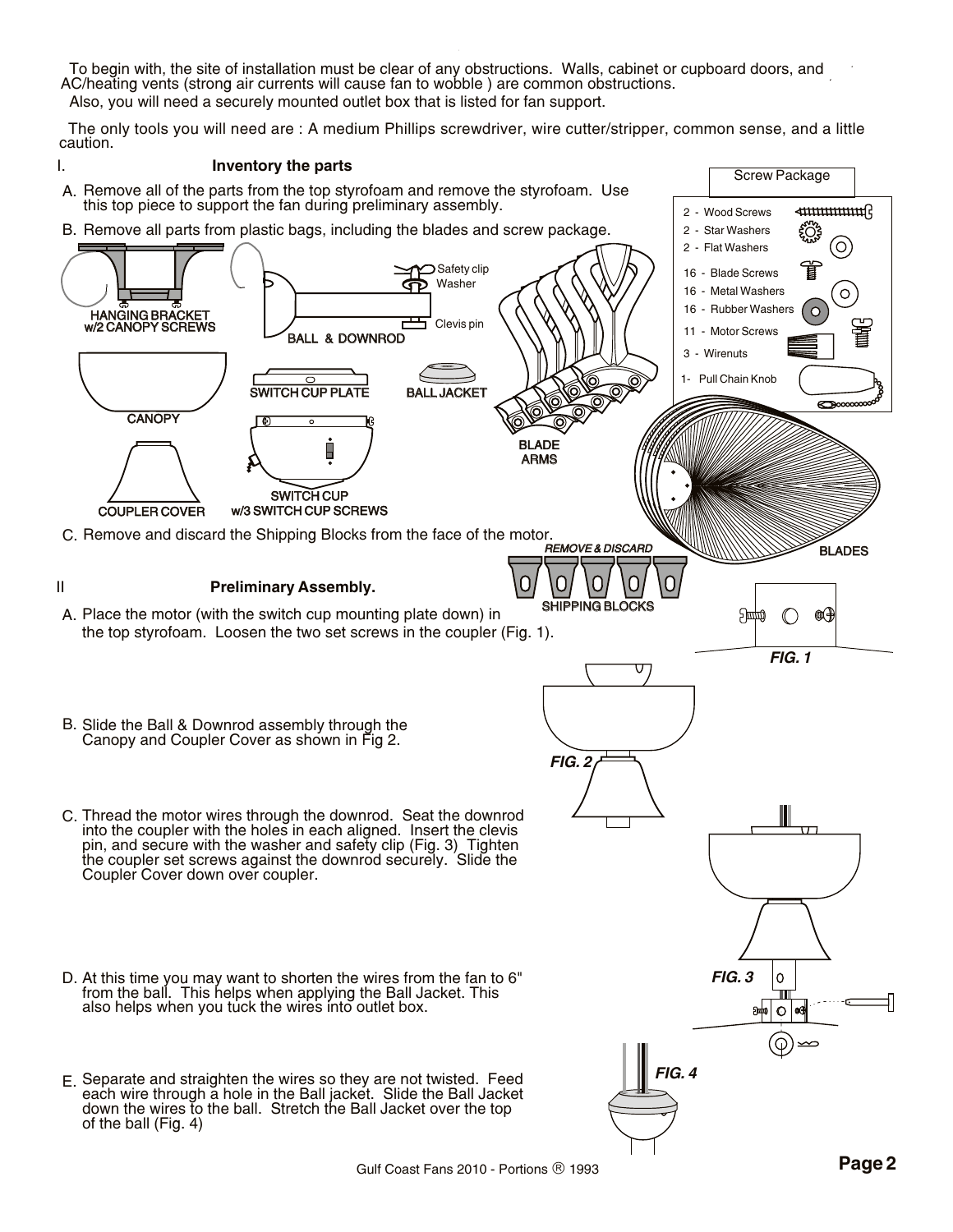

- **Support" And Use The Mounting Screws Provided With The Outlet Box.**
- G.1. Take the hanging bracket and secure it to the outlet box (marked Acceptable For Fan Support) using the mounting screws provided with the outlet box (Fig 6). Tighten them evenly. If you are mounting the fan directly to the building structure, use the wood screws provided, and secure to a joist.
	- 2. Remove one canopy screw (also Fig 6) and loosen the other. Make sure all of the wires are accessible and are not being pinched. Also, make sure the bracket doesn't wobble.

### III. **Now to hang the fan...**

Holding the fan firmly, carefully lift it up to hanging bracket. Place the ball into cradle of the bracket. Turn the entire motor assembly until it locks into place. The tab on the bracket must be in the groove in the ball. Fig 7. Make sure the wires are not being pinched.

## IV. Wiring methods and instructions.

*FIG. 6*

*FIG. 7*

There are three common wiring methods; choose the one best suited to your needs. Keep in mind, the supply wire colors may vary. (The wire colors in parentheses are commonly found in existing structures.) Use the large orange wirenuts to make the connections. It is a good idea to wire the blue light kit wire now, even if you don't have a light kit. It may save you some trouble in the future.



Now tuck the wires and wirenuts carefully into outlet box. Make sure wirenuts remain tightly on connections.

If you have a Gulf Coast Remote Control, fan should be wired according to method A. Method B can be used with two separate controls for the fan and light, or with a combination wall control, such as a 423L Gulf Coast control.